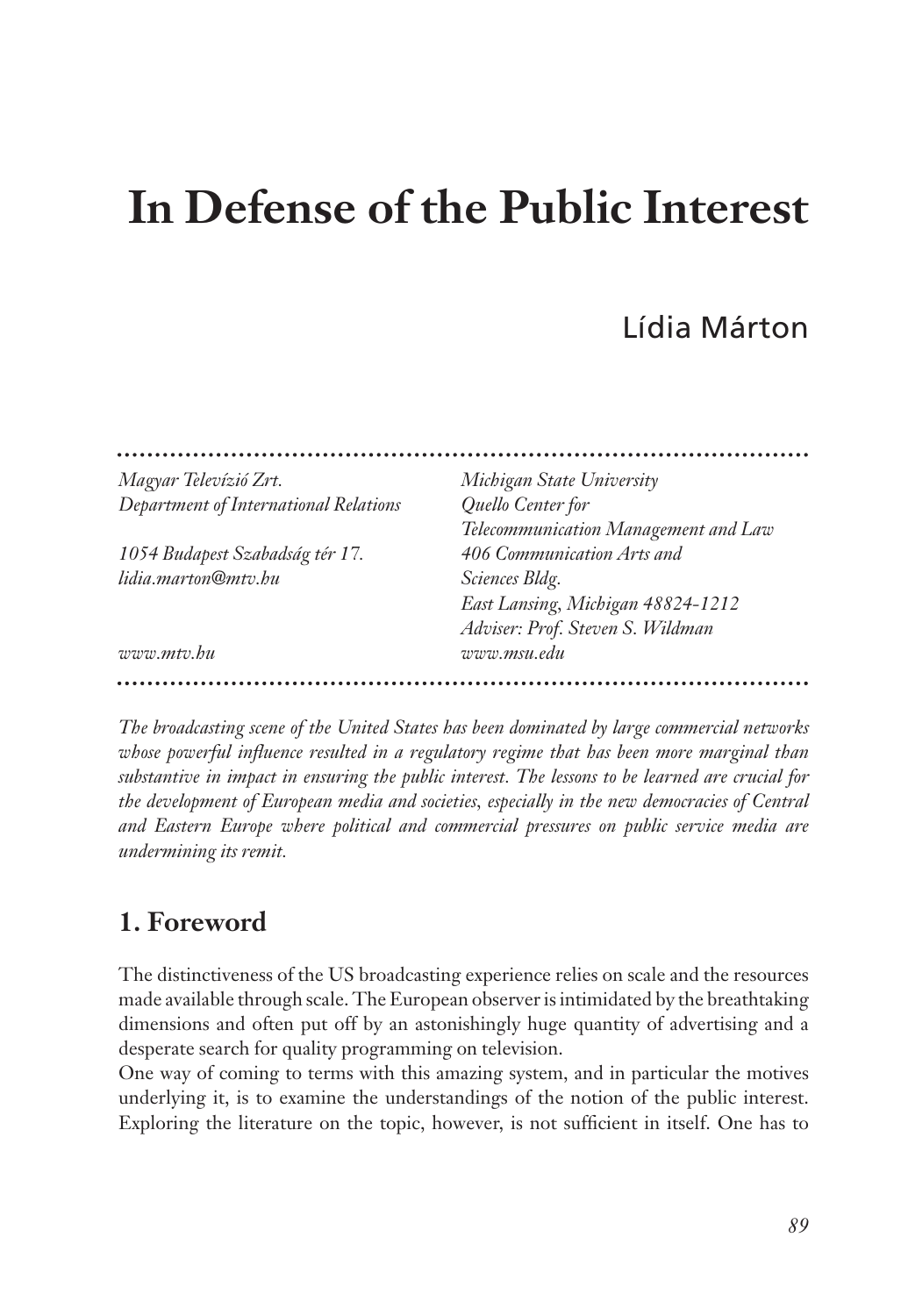spend a considerable amount of time in the United States interviewing scholars, regulators and media managers, talking to people, participating in social activities, watching TV to comprehend the role of the media in society. I was fortunate enough to find out through my Fulbright experience…

## **2. Background**

Historically, spectrum scarcity had been evoked as a rationale for regulating the electronic media in the public interest both in the United States and in Europe, the argument being that only a certain number of broadcasters could transmit in any given region without interfering with each other's broadcasts. The reason for regulation that went beyond the mere distribution of frequencies, however, was the pervasiveness attributed to radio and later television. Due to the different perceptions of the role of the State in society, however, three different models of broadcasting developed.

Whereas in the US it was deemed that the public good was best served by private entrepreneurs who offered what the public wanted to hear on radio and later see on television, in Europe broadcasting had been reserved as a State monopoly. The public service model that originated in the United Kingdom is based on the idea that neither the market nor the State could meet the public interest objectives in broadcasting and therefore an arm's length relationship is necessary between the State and the public service broadcaster. Under the third model, in which broadcasting was entrusted to direct government responsibility, the State was seen as the guarantor of the public interest as defined by itself.

None of the above models has been thoroughly convincing in representing the public interest. While in the market model the media tend to serve the interest of corporate profit, in the State owned models there is a continued attempt by governing authorities to exert control directly or indirectly through cutting funds.

## **3. Public Service Broadcasting**

In Western Europe, the public interest in broadcasting has been epitomized by the notion and values of public service broadcasting. The Amsterdam Protocol<sup>1</sup> signed in October 1997 and annexed to the Treaty establishing the European Community recognizes that "the system of public broadcasting is directly related to the democratic, social and cultural needs of each society and to the need to preserve media pluralism."

In the US public broadcasting was established when three major networks controlled all programming with popular genres and a considerable part of the airtime devoted to advertising. In 1961, FCC Chairman Newton Minow condemned commercial television as a "vast wasteland"2 and urged educational revival. In 1967 the Carnegie Commission recommended that America launch public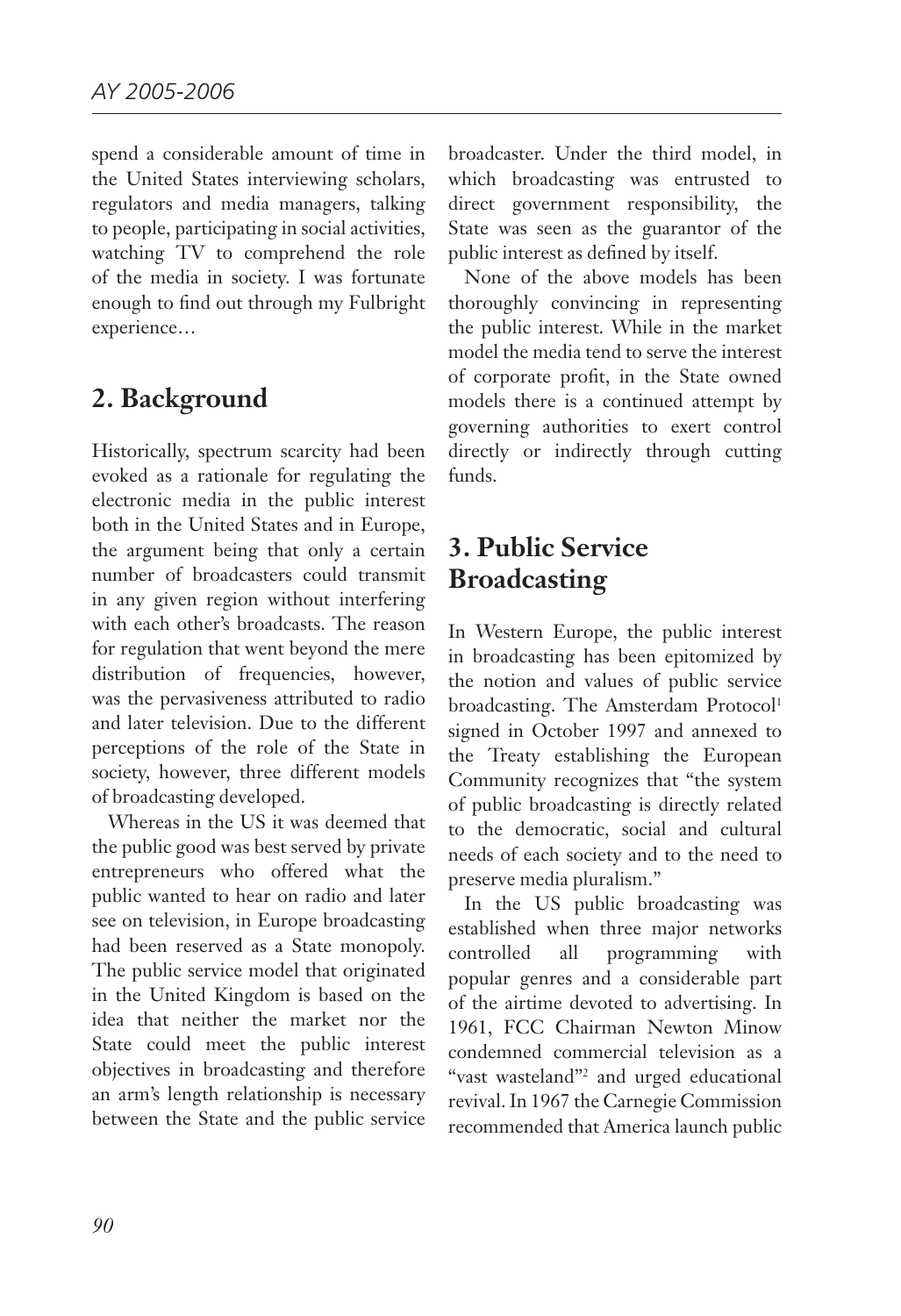TV to serve as a "forum for debate and controversy" and to compensate for the limitations of advertising driven media.

The late introduction of public broadcasting as well as Congress' reluctance to provide secure levels of funding have jeopardized the Public Broadcasting Service in playing the role that public service broadcasters have fulfilled in European countries. Consequently, from a European perspective, the US public broadcasting service is insignificant. Its audience share is around three percent (as opposed to an average of thirty percent for European public service broadcasters) and it is not required to offer a balanced diet of informational, educational and entertainment programming, but only to deliver the sort of programming that commercial broadcasters would fail to. As a result of insufficient levels of federal financing, however, the PBS has been pushed to rely more heavily on private and corporate sponsors, thereby exposing itself to accusations of political bias<sup>3</sup> and to an increased trend towards commercialization.4

In the United States the marginal role played by public broadcasting is just one piece of evidence of the State's reluctance to get involved in the media.

## **4. Democratic Rights**

One of the most often cited texts in US media research is the First Amendment to the Constitution "Congress shall make no law… abridging the freedom of speech, or



of the press…" clearly meaning that the government will not interfere with either citizens' right to free speech or with the press' right to publish.

As the First Amendment could not refer to broadcasting, the situation here is far from being unequivocal. Whereas the State has maintained a hands-off attitude with the print media, some claim that it has meddled with the principle of free speech when it started to regulate the use of the public airwaves.

 "In the United States the public interest standard [in the regulation of the electronic media] is an historical anomaly that is inconsistent with traditional understandings of the First Amendment. The FCC is seeking ways to perpetuate and expand a regulatory construct that permits it to exert unique control over the content of communications…" 5

Ironically, First Amendment principles had been referred to by those who have sought to justify regulation in the public interest. In their view regulation, by preventing interference, encouraged rather than hampered free speech. Moreover, in the early days, broadcast regulation attempted to create an informed citizenry through advancing the needs of democracy and culture beyond what market forces could make available.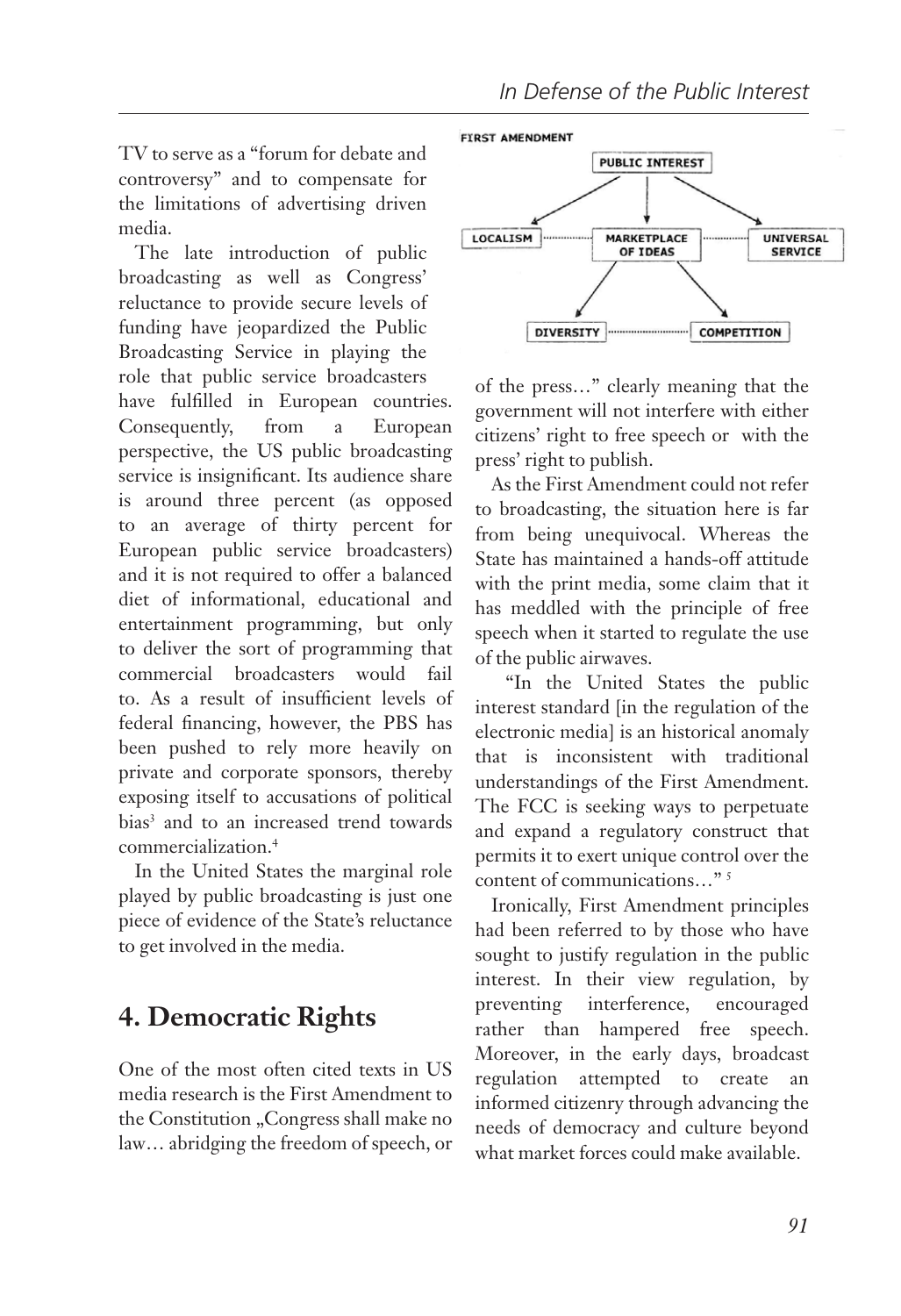Indeed, the right of broadcasters and advertisers to free speech is just one aspect of democracy: the right of citizens to being informed in order to be able to exercise their democratic rights is equally important. A seminal case before the Supreme Court was *Red Lion*<sup>6</sup> in 1969, in which the court ruled that it is "the right of viewers and listeners, not the right of broadcasters, which is paramount".

The ruling in *Turner7* was also a milestone as it exempted cable from rules on local programming obligations applying to broadcasters and thereby confirmed that cable would come under a different regulatory and constitutional regime than broadcasting.<sup>8</sup>

In August 2008, the major broadcast television networks filed briefs at the Supreme Court challenging *Red Lion*. They claim that today it is invalid to enforce broadcast indecency law as families subscribe to cable and satellite TV services and surf the Internet.

If the court rules in their favor, traditional understandings of the public interest will be lost forever.

## **5. The Public Interest Standard**

Since 1934, the passage of the Communications Act, the Federal Communications Commission is required to regulate "in the public interest, convenience, and necessity". Many blame the ineffectiveness of the public interest standard on the vagueness of its definition.

The term was borrowed from another industry, transportation in the 1920s. In his book on the foundation principles of communications policy, Napoli suggests that the confusion surrounding the public interest is largely due to blurring its conceptual, operational and applicational levels.9 He concludes that while the FCC has used a stable definition at the conceptual level, very little has been done to solidify it into a set of operational principles. For this reason, it can be and has actually been utilized on behalf of any policy action taken.

As already mentioned, the First Amendment can be seen as the boundary setting foundation principle in communications policy, the other principles being restricted by the confines of the First Amendment. The following figure is reproduced from Napoli's book:

Entire studies have been devoted to how successfully the other principles emanating from the public interest have been enforced by the FCC.

The standard has been elaborated through numerous FCC regulations to enhance diversity of expression, political, discourse, children's programming, localism and other functions. Under the public interest standard the government was supposed to favor licensees who seemed most inclined towards serving the public good and least inclined towards their own selfish interests. The only exception to these criteria was commercial advertising which could be conducted for selfish reasons.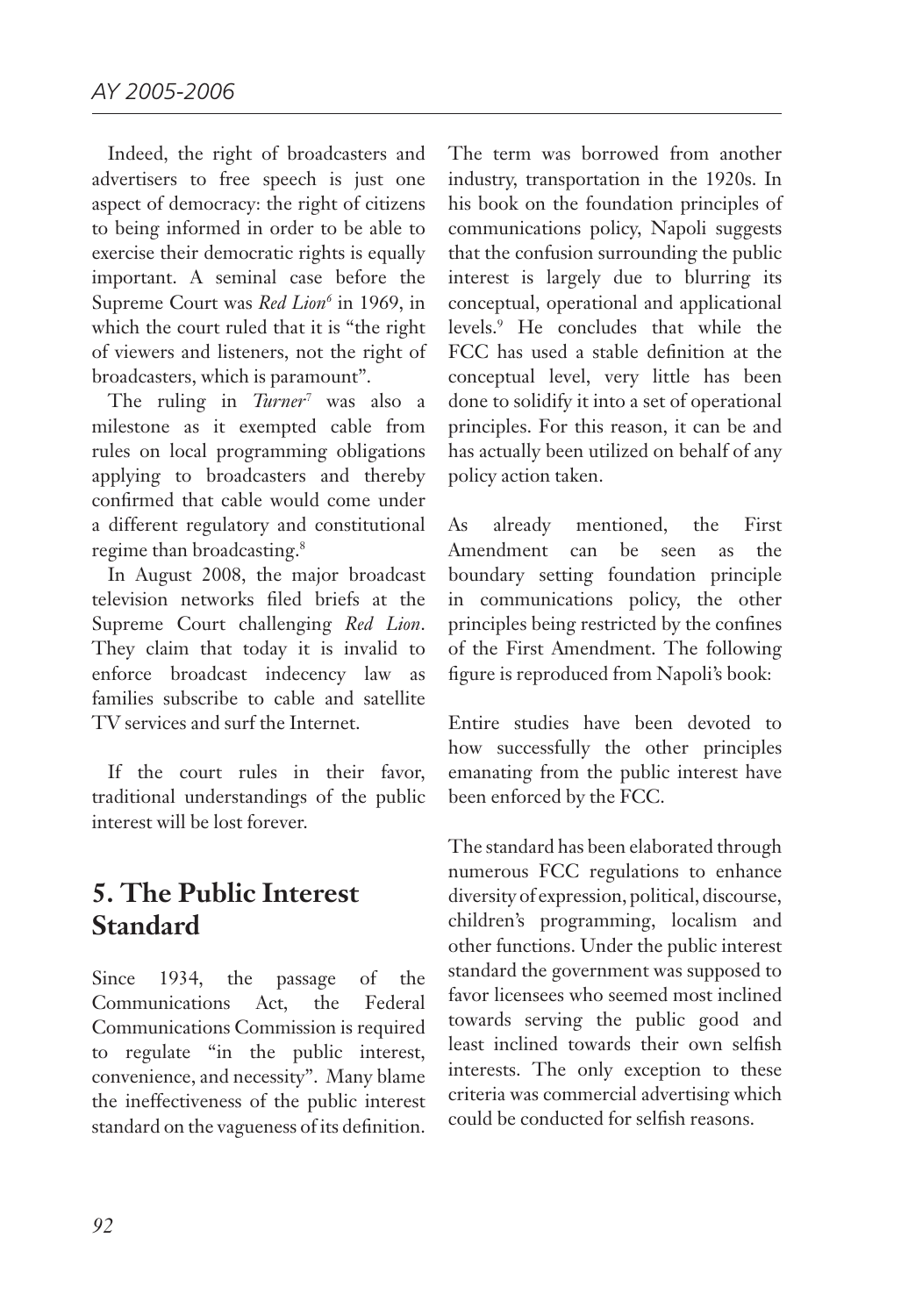Though many stations came to ignore public interest criteria over time as they succumbed to the drive to continually increase their profits, the FCC made numerous efforts at reinforcing the rules. With the rise of cable, however, it was argued that the contemporary, commercially supported environment could provide a multiplicity of voices, eradicating the previous justification for government regulation.

As a result, in the 1980s the FCC itself reinterpreted the public interest as a function of the market and replaced the previous trusteeship model. Under the new definition, a broadcaster's commercial success would be indicative of the public's satisfaction with it.<sup>10</sup> Regulation came to be viewed as necessary only when the marketplace clearly failed to protect the public interest, but not when there was only potential for failure.

The marketplace model opened an era of relaxed public interest requirements. In 1981 broadcasters abandoned their voluntary code of conduct, which had defined programming and advertising standards through self-regulation. In the same year, the FCC introduced the "postcard renewal process", by which broadcasters, when applying for the continuation of their licenses, are not required to submit a detailed review of how they are meeting their public interest obligations. In 1984, the FCC eliminated the ascertainment requirements whereby broadcasters had to address local community needs in their programming.

In 1987 the FCC repealed provisions of the Fairness Doctrine, which required broadcasters to provide reasonable opportunities for contrasting and dissenting views on controversial topics. In 2003, the FCC eliminated a wide range of media concentration protections, allowing a single company to own eight radio stations, three TV stations, the only daily newspaper, the dominant cable TV provider and the largest Internet service provider in a single community.

Existing public service obligations include an unspecified amount of local programming, three hours per week of educational/informational shows for children, participation in V-chip ratings system, restrictions on indecent programming while children are likely to watch, limits on tobacco advertising and the amounts of ads during children's programs, special access and rates for appearances by political candidates, the right of citizens and groups to defend themselves if they had been attacked on air, and accessibility for the sight- and hearing-impaired.<sup>11</sup>

Today, the only piece of content legislation is the Children's Television Act<sup>12</sup>, but its efficiency is questionable. If we compare the shows delivered by commercial broadcasters, they are clearly inferior in quality to those offered on PBS channels. Also, what commercial broadcasters label as children's educational programs has been found misleading by the FCC.<sup>13</sup>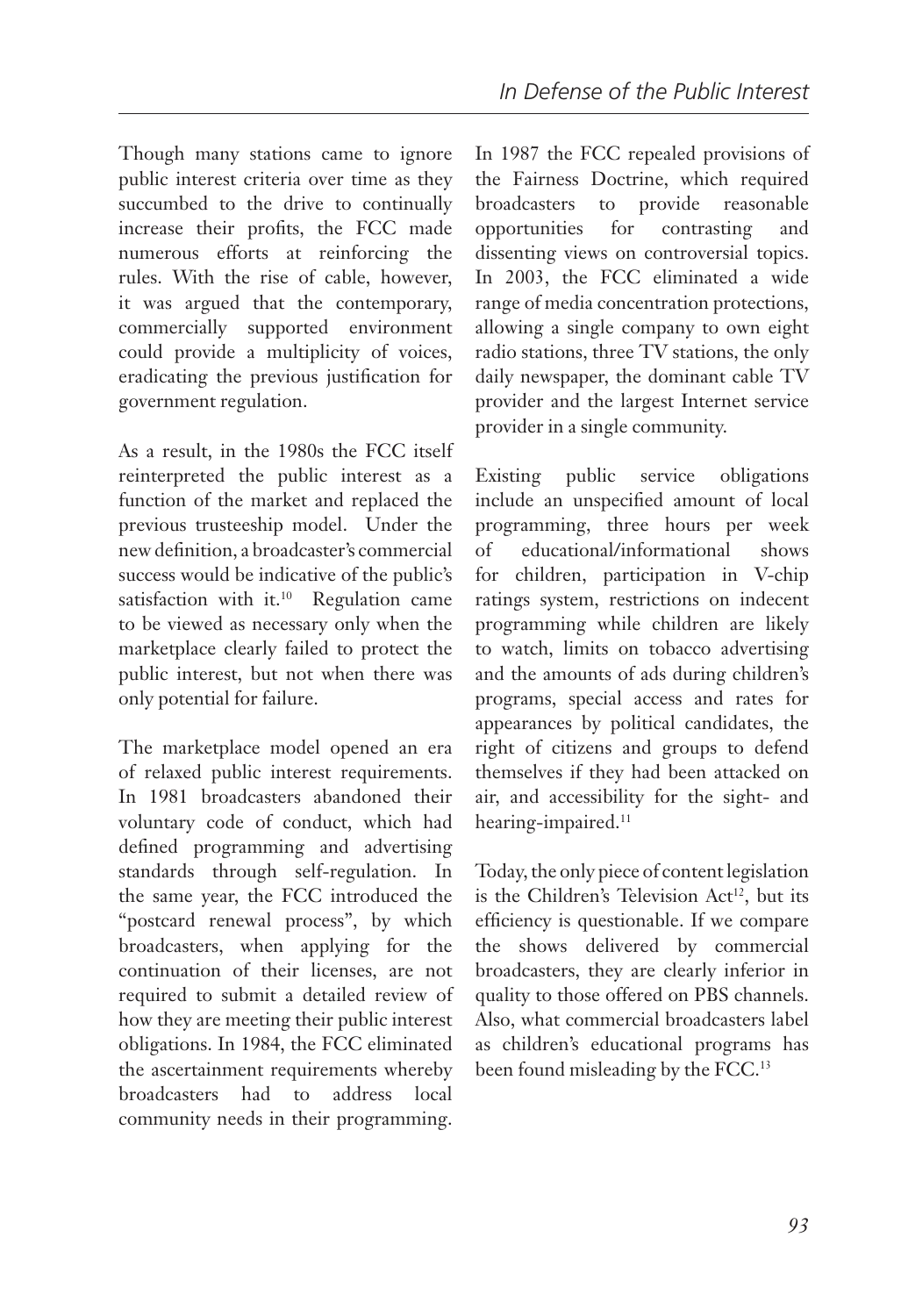In her book on media diversity, Mara Einstein<sup>14</sup> stated that structural regulation had little impact on the diversity of programming content. She argued that diversity should even be eliminated as a goal if, with reference to First Amendment principles, the government is only allowed to regulate structure and not content. She pointed at advertising as being at the heart of the problem as limits are placed on the type of programming that will be produced: it must fit into 22 minutes, it must be self-contained, and it must not be controversial within the current economic and social frame.

## **6. The Public Interest in the Digital Age**

In the US the final date for analog switch-off has been postponed until 17 February 2009. By this date all full power stations will stop broadcasting in analog modulation.

The public is being educated about the advantages of digital television in the US and in Europe. DTV offers better picture quality, TV stations can broadcast several signals using the same bandwidth, and interactive content or additional information can be included. The main issue, however, from the public interest aspect, is whether DTV produces a greater diversity of high-quality programs.

The Telecommunications Act of 1996 amending the 1934 Communications Act gave broadcasters greater powers of concentration and cross-ownership, greater security in holding their licenses, and more spectrum. It made a provision for the transition from analog broadcast television to "advanced television services". Congress decided to effect the transition by limiting initial digital TV licenses to existing analog licenses. Broadcasters received for free an additional 6 MHz of spectrum to begin digital operation while they would phase out and then return to the government their 6 MHz of analog spectrum. This perceived giveaway, as well as the language of the Act that nothing therein should be construed as relieving broadcasters of their public service obligations, prompted a notion of increased public service obligations in the digital age.

In March 1997, an advisory committee (Gore Commission) was set up to recommend a set of obligations to be later implemented by the FCC. The main target of the work was the Administration's desire to address the problem of skyrocketing costs of airtime for political candidates. In December 1998, the so called Gore Commission issued its final report recommending ten additional public interest obligations<sup>15</sup> for digital broadcasters. As mandatory free airtime for political candidates created powerful controversy, it could not survive.

The last recommendation that seeks to explore alternative approaches to "allow for greater flexibility and efficiency while affirmatively serving public needs and interests" prompts the Administration,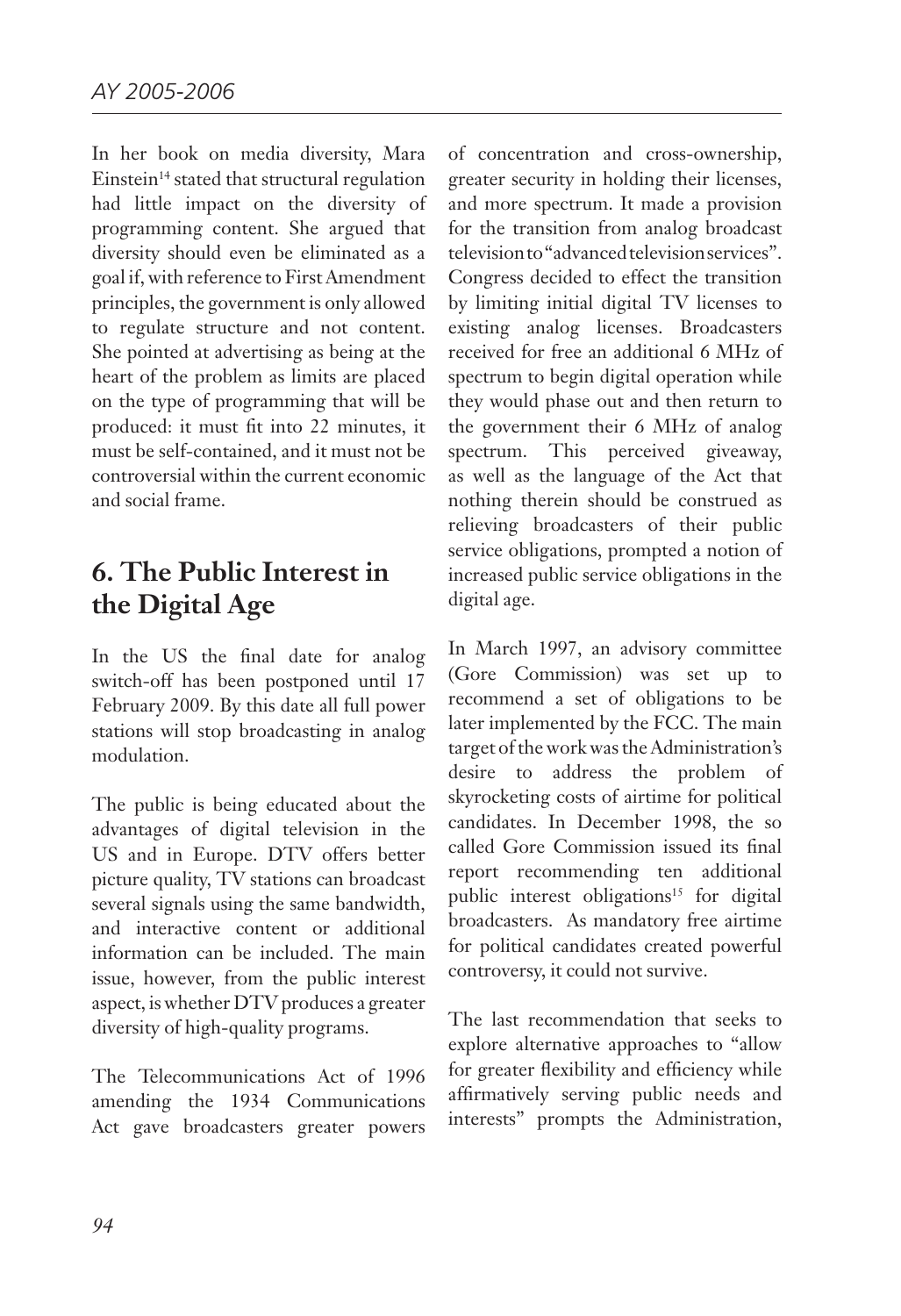Congress and the FCC to consider developing a new model of public service obligations. One of the promising approaches was the "pay-or-play" model under which broadcasters could choose between fulfilling certain non-statutory public interest obligations, or paying a share of their revenues to bypass those obligations and receive in return an expedited license renewal process. The so-called "pay or play" concept was perceived to be dangerous by several members of the Advisory Committee. While some worried that it would result in broadcasters dropping all public interest obligations and leave citizens with less exposure to information on public affairs or children's programming, others assumed that commercial broadcasters would rather play and use their own definitions to meet certain programming requirements.

In October 1999, Vice President Al Gore urged the FCC to address four specific recommendations of the Advisory Committee. In response to the request, in December 1999 the FCC adopted a Notice of Inquiry, thereby creating a forum for public debate on how broadcasters could best serve the public interest during and after the transition to digital. After receiving comment on the proceeding, the FCC has never issued a report on this NOI.

In October 2000, the FCC held a hearing on the public interest obligations of TV broadcast licensees that consisted of three panels: serving children in the DTV world, protecting children from

the effects of sexually explicit or violent programming, and using DTV to better serve local communities. As a result, four years later FCC adopted a children's programming obligations for Digital Television Broadcasters.16

Currently, public TV stations are not allowed to use any of their facilities for the broadcast of advertisements. In order to "help bring public television into the digital age"<sup>17</sup>, in 2001 the FCC decided to authorize advertising on the nonbroadcast portion of the bit-stream. "The sort of convergence we don't want to see is convergence of our public and commercial television services until they become indistinguishable one from another" said FCC Commissioner Michael J. Copps in his dissenting statement.<sup>18</sup>

Despite repeated calls from Senators<sup>19</sup>, FCC Commissioners<sup>20</sup> as well as public interest organizations to produce rules on public interest obligations of broadcasters in the digital age, no comprehensive action has been taken. The wording of a Report to Congress of the FCC is revelatory of FCC's reluctance to impose further obligations on broadcasters.<sup>21</sup> So far only some of the old rules have been confirmed, like in 2004 when the FCC unanimously extended children's television rules to digital TV. Another field in which the FCC acted was the amendment of the Emergency Alert System (EAS) rules to extend them to providers of digital TV broadcasts by May 2007.<sup>22</sup>

Since 1999 nine years have elapsed and switch-off date is only a few months ahead.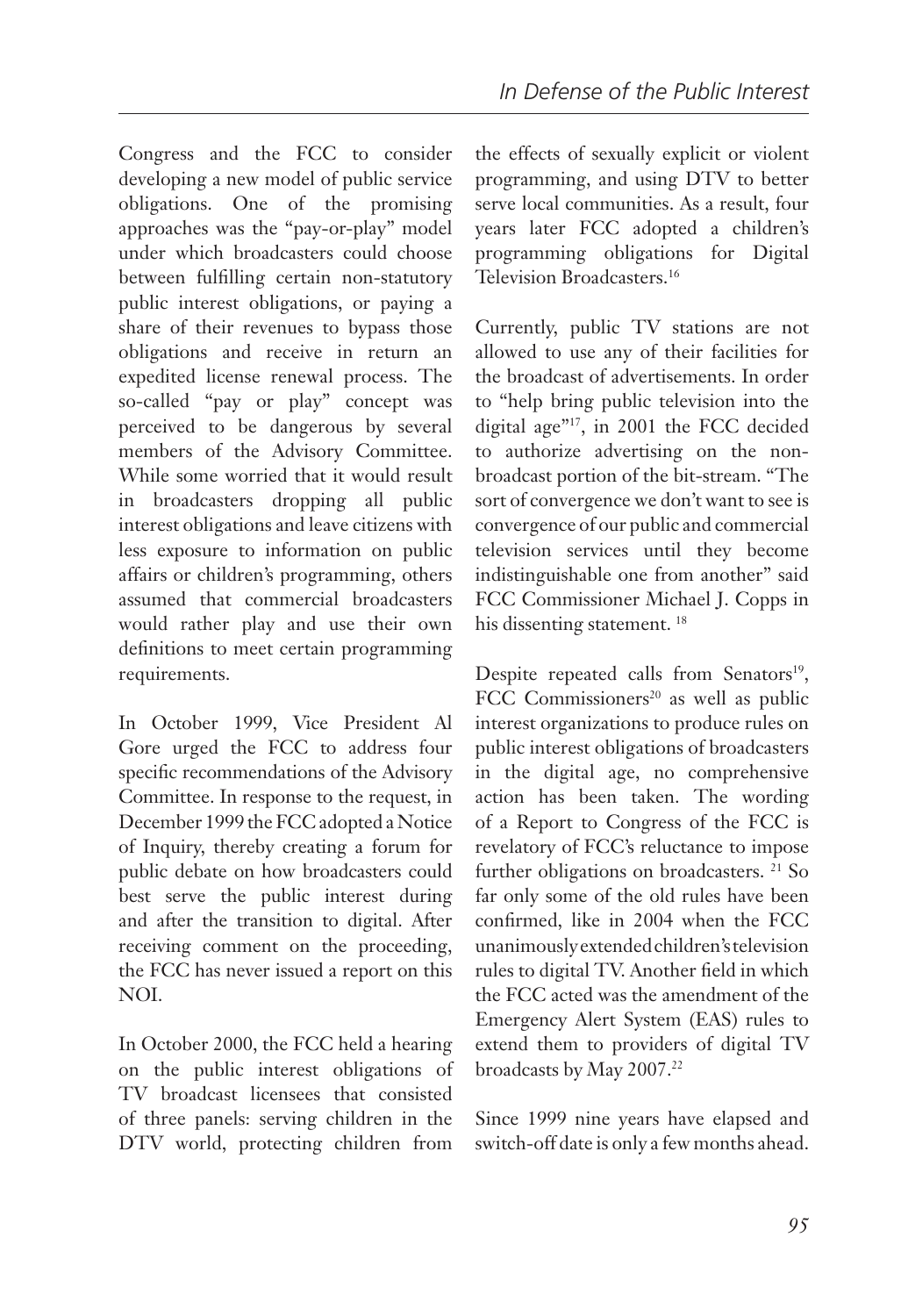The need to impose increased obligations on broadcasters is being challenged not only by broadcasters, but also by certain media scholars.

## **7. Rethinking the Public Interest**

The 1996 Act left no doubt that broadcasters would have continued public service obligations in the digital era, but notions of the public interest born in the era of centralized, one-to-many mass media seem to be old-fashioned in the context of the Internet and a wide array of digital appliances and competing content distribution platforms.

Why do broadcasters continue to be submitted to public interest obligations? It might be true that they benefit (financially) from the use of a public resource, the spectrum, but the vast majority of TV viewers makes no distinction between basic cable (and DBS) channels and broadcast channels. Although cable and direct broadcast satellite are subjected to access requirements, they do not have any public trustee content obligations like those imposed on broadcasting.

In the light of the shortcomings of the current regime and rapid technological changes, one is inclined to prefer an entirely new approach to the patching up of existing policy.

Winer suggested a return to first principles by abandoning public interest obligations altogether. As government regulation in the public interest is likely to produce even worse results than in the past, "we should rely on the journalistic integrity of broadcasters, appropriately influenced by audience and marketplace forces, just as we do for the print media"23

At a conference hosted by the Aspen Institute's Forum on Communications and Society (FOCAS) in 2001<sup>24</sup>, there was general agreement that the marketplace is not adequately serving education and training, civic dialogue, arts and culture, healthcare and community life. "Increasing media concentration<sup>25</sup> and the policies that ignore public interest obligations threaten to exclude and silence voices and choices critical to an informed and participatory democracy."26

Geller recommended that Congress should not proceed on an evolutionary basis, but should adopt a radically different regulatory scheme for television broadcasting. "It is time now to acknowledge that we no longer should care whether or not the commercial broadcaster plays in the public service field -…we want the commercial broadcaster to pay for its use of the public spectrum so that public broadcasting can be enabled to make a needed maximum contribution to educating and informing children and the electorate". 27

Similarly, the Citizens for Independent Public Broadcasting, an advocacy group have urged the creation of a public broadcasting trust that would be independently funded and publicly accountable in order to grant public broadcasting financial and editorial independence. One of the potential sources could be the money raised by the FCC in spectrum auctions.

Expanding the frontiers of the public media would also empower the public, but commercial networks obviously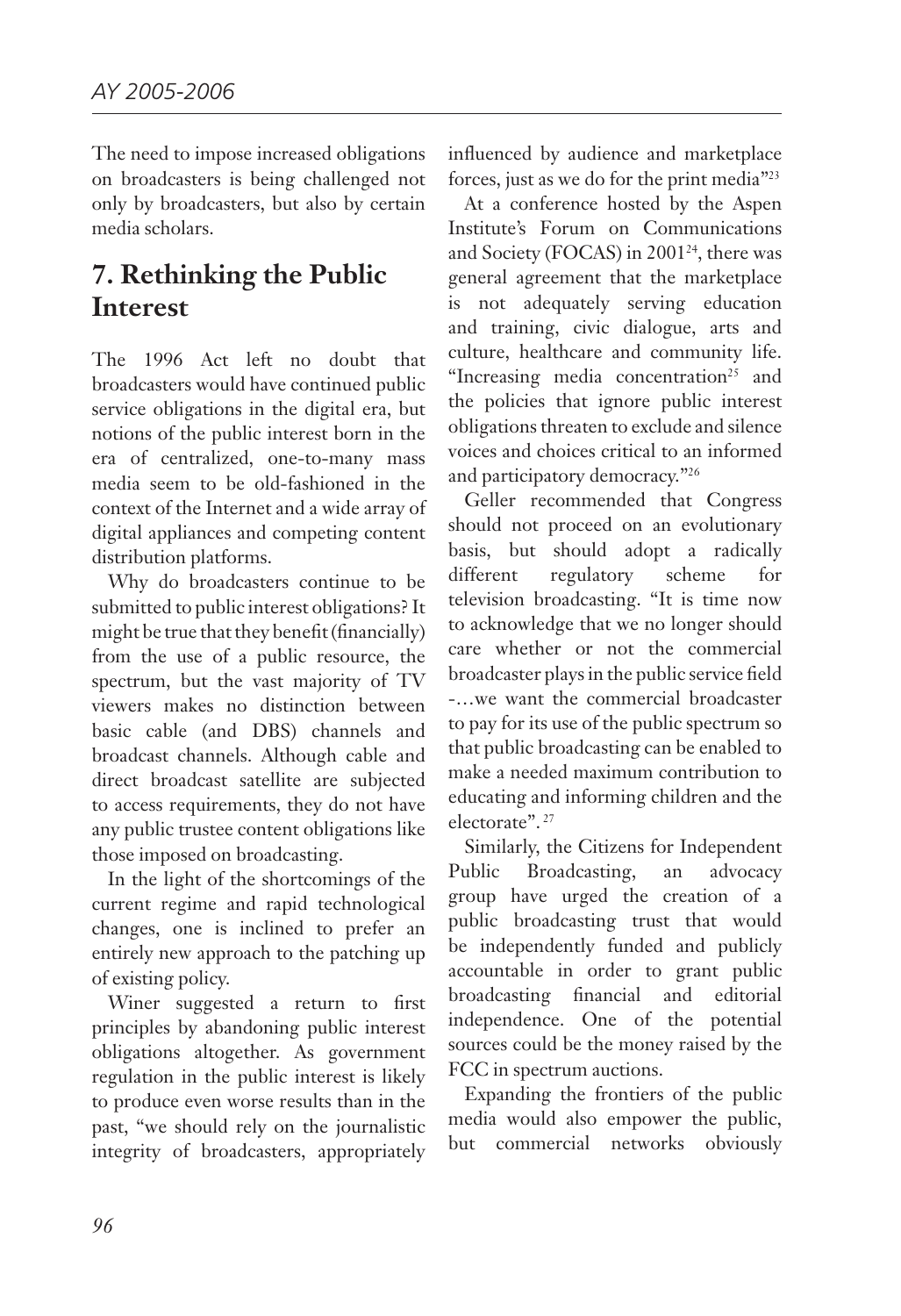oppose the creation of a strong public broadcasting network.

Another option would be to introduce quantitative limits on more genres (not just children's programs) and on advertising in particular. In Europe the minimum requirements to be observed by television broadcasters in each Member State have been around since the adoption of the Television without Frontiers Directive in 1989, although many rules have been relaxed by the new Audiovisual Media Services Directive. 28 The current hourly limit for spot advertising and teleshopping spots is twelve minutes, but Member States are free to impose stricter rules. If introduced in the US, such measure would doubtless represent significant improvement. It is, however, not likely to be initiated by policy makers for fear of First Amendment concerns to be raised immediately.

Whichever of the above solutions one prefers, one point is evident. The current regulatory regime based on the 1996 Telecommunications Act is outdated as it perpetuates an industry structure that has in the meantime undergone enormous changes. A comprehensive legal framework that applies to all audiovisual media services irrespective of distribution platform is needed, which could be modelled on the Audiovisual Media Services Directive of the EU. The AMS Directive covers all TV-like services including internet TV and on-demand, but adopts the principle of graduated regulation with stricter rules applying to television broadcasts in the fields of advertising and the protection of minors.

## **8. Conclusions**

Rich Media, Poor Democracy. The title of Robert McChesney's book refers to the outcome of a trend to subject the public interest to corporate interest. "By defining the public interest as what is sufficiently popular (and profitable), the strict market model effectively dismisses the broader cultural and political significance of the media"29

Whereas in Western European societies, public service broadcasters have succeeded in playing an essential role in preserving the democratic values of society by serving the public's informational and cultural needs, this has not been the case in the US. The freedom of speech principle enshrined in the First Amendment has too often been interpreted to over-respect commercial television's and advertisers' right to the detriment of the public's interest.

At the same time, the power of this same cornerstone value of democracy, freedom of speech has enabled hosts of scholars, Congressmen, FCC commissioners, and public interest organizations to repeatedly voice their concerns about inefficient policies. Public interest groups have been around since the 1930s and although they seem to be inefficient in comparison with more influential lobbyists, their efforts have brought some returns. By their sheer presence on the scene, they have managed to keep considerations of public interest on the agenda.

In order to avoid the pitfalls of the US system and to successfully defend the vulnerable values of European public service broadcasting, we should be looking at the activities and methods of the US public interest organizations.30